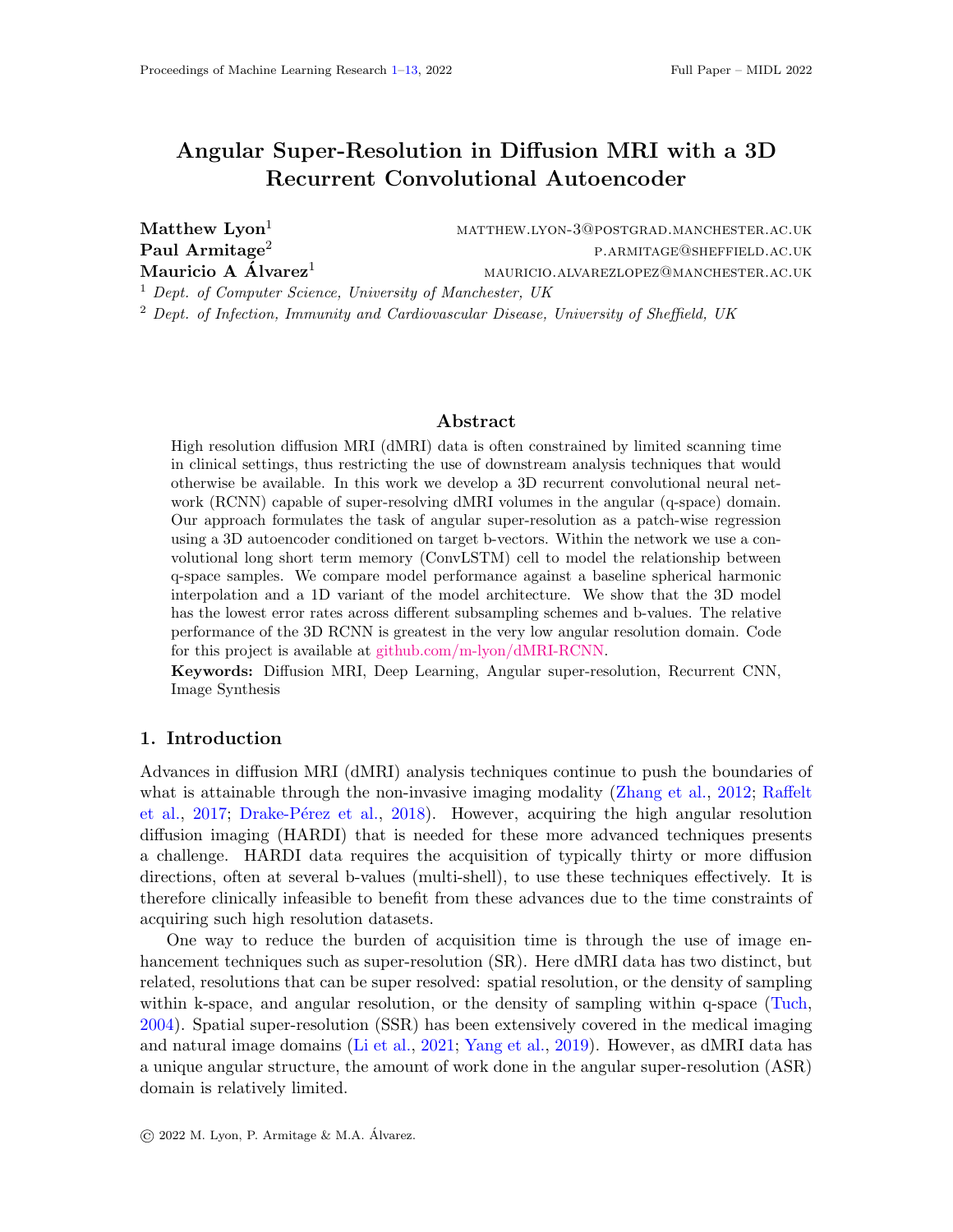In particular, many methodologies opt to constrain the challenges of ASR by performing inference on downstream analysis techniques. This has the advantage of simplifying the task, but limits the ability of the super-resolved data to be used in different analysis techniques. Both [Lucena et al.](#page-8-2) [\(2020\)](#page-8-2) and [Zeng et al.](#page-9-4) [\(2021\)](#page-9-4) used single-shell data and convolutional neural network (CNN) architectures to infer fibre orientation distribution (FOD) data with similar quality to a multi-shell acquisition [\(Tournier et al.,](#page-9-5) [2007\)](#page-9-5). Similarly, [Golkov et al.](#page-8-3) [\(2016\)](#page-8-3), [Chen et al.](#page-7-0) [\(2020\)](#page-7-0), and [Ye et al.](#page-9-6) [\(2020\)](#page-9-6) developed deep architectures to infer metrics from models such as neurite orientation dispersion and density imaging (NODDI) [\(Zhang](#page-9-0) [et al.,](#page-9-0) [2012\)](#page-9-0) and others, that would otherwise be unavailable with single-shell data.

Models that work with diffusion data directly often do so with the use of spherical harmonics (SH) [\(Frank,](#page-8-4) [2002\)](#page-8-4). SH provide a set of smooth basis functions defined on the surface of a sphere. As they form a complete orthonormal basis, they can be used to describe any well behaving spherical function. As such, they are commonly used to represent dMRI signal, which is measured at different diffusion directions defined by points (b-vectors) on the surface of a unit sphere. Typically within dMRI deep learning the SH coefficients are first fit to the diffusion data, and then used as input in place of the unconstrained diffusion signal. The network can then be trained to infer the SH coefficients of other shells, as the SH framework already provides interpolation to other data points within a single shell. For example, [Koppers et al.](#page-8-5) [\(2016\)](#page-8-5) used SH coefficients from single-shell dMRI data to infer SH coefficients of a different shell. This method was limited in scope however, as only randomly sampled white matter (WM) voxels within the brain were used. [Jha et al.](#page-8-6) [\(2020\)](#page-8-6) then extended this idea using a 2D CNN autoencoder architecture, that inferred data across the whole brain. Currently only one other deep learning architecture proposed by [Yin et al.](#page-9-7) [\(2019\)](#page-9-7) infers raw dMRI data without the use of SH. This architecture is a 1D CNN autoencoder, which therefore does not benefit from the spatial relationships present within dMRI data.

This paper proposes a novel implementation of ASR in dMRI data through the use of a recurrent CNN (RCNN) autoencoder architecture. This involves two key innovations: 1) extending the dimensionality of the network to 3D; 2) using a 3D convolutional long short term memory (ConvLSTM) cell to model the q-space relationships. Both of these contributions allow us to leverage the spatial correlations present within dMRI data to efficiently infer new diffusion directions without the constraint of predefined functions such as SH. Additionally, omitting the SH framework allows us to explore the feasibility of using unconstrained dMRI data in deep learning inference.

We evaluate the performance of the proposed model by measuring the deviation of dMRI signal from the ground truth across multiple diffusion directions. The WU-Minn Human Connectome Project (HCP) dataset [\(Van Essen et al.,](#page-9-8) [2013\)](#page-9-8) is used for training and quantitative comparison. We evaluate model performance across different angular resolutions and b-values. Additionally, we compare results from our proposed 3D model with angular interpolation within the SH framework, and a 1D variant of the same model.

# 2. Methods

We formulate the task of ASR in the following way: low angular resolution (LAR) datasets, comprising of 3D dMRI volumes and b-vectors, are used as context data to generate a latent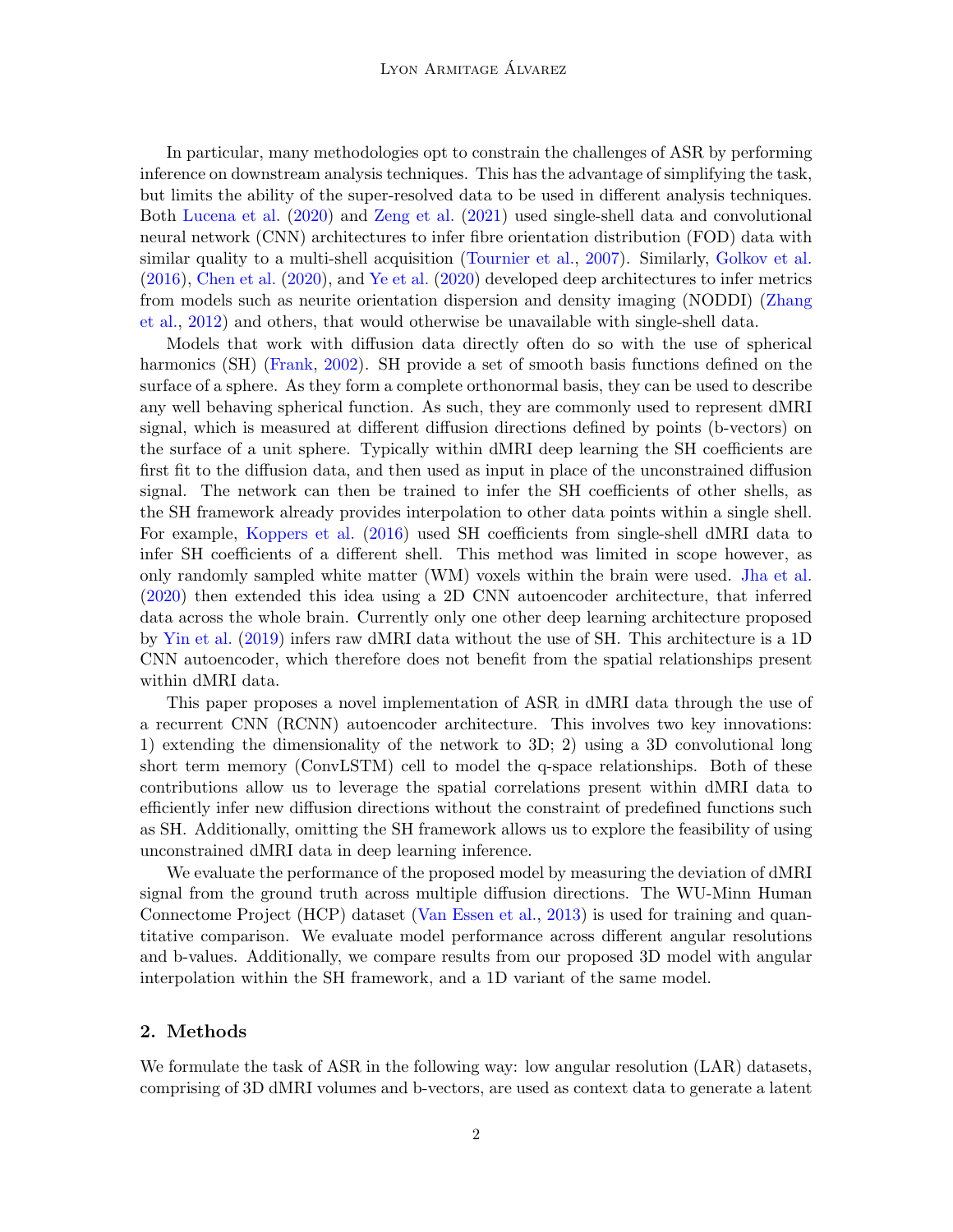representation of the entire q-space. This latent representation is then queried with target b-vectors, to infer previously unseen dMRI volumes. We list below the pre-processing steps required and network implementation.

#### 2.1. Pre-processing

The HCP dMRI data is used for both training and evaluation, and is initially processed with the standard HCP pre-processing pipeline [\(Glasser et al.,](#page-8-7) [2013\)](#page-8-7). Each 4D dMRI volume within each subject in the HCP dataset contains three shells of b-values 1000, 2000, and 3000. Each shell is processed independently and contains 90 diffusion directions, of which the LAR dataset are subsampled from. Several further pre-processing steps are necessary to transform the data into an appropriate format for efficient training within the network. First dMRI data are denoised. Noise is assumed to be independent across the entire 4D volume, therefore noise within the context dataset cannot be used to predict the noise within the target volumes. To mitigate this problem, a full-rank locally linear denoising algorithm known as 'patch2self' [\(Fadnavis et al.,](#page-8-8) [2020\)](#page-8-8) is applied to the data. Next, dMRI data are rescaled such that the majority of the distribution lies between  $[0, 1]$ . This is done by dividing each voxel by a normalisation value given it's shell membership. 4000, 3000, and 2000 were found to work well as normalisation values for the shells  $b = 1000, b = 2000$ , and  $b = 3000$  respectively.

Afterwards, dMRI data are split into smaller patches with spatial dimensions  $(10 \times 10 \times$ 10). This is done to mitigate the memory limitations of using 4D data, which would have a prohibitively large memory requirement if kept at full size.  $10^3$  isotropic was found to be a large enough patch size to benefit from non pointwise convolutions, whilst still having reasonable memory requirements. Each patch contained at least one voxel from a brain extracted mask, thus patches which contained no voxels within the brain are discarded.

Next, during training only, the q-space dimension within dMRI patches and b-vectors are shuffled. This is a crucial step in encouraging the model to learn the relationship between the measured dMRI signal and the b-vector directionality, whilst additionally discouraging the model from converging on a solution that is sensitive to the order of the q-space samples. As such, the shuffling process is repeated after each training epoch. As the training examples are subsampled from the full 90 directions, it is important to ensure that the q-space shuffling produces examples that are approximately evenly distributed across the q-space sphere. To do this, an initial direction is chosen at random, then, the next points are sequentially chosen to minimise the total angular distance between all points previously selected. This is repeated until the number of points equals the training example size. Finally, the shuffled datasets are split into context and target sets of size  $q_{in}$  and  $q_{out}$  respectively.

#### 2.2. Proposed Network

The proposed RCNN is a conditional autoencoder, comprising of a 3D CNN encoder and decoder. A graphical representation of the architecture is shown in Figure [1.](#page-3-0)

#### **ENCODER**

Each encoder input consists of a context set, of size  $q_{in}$ , containing dMRI patches and corresponding b-vectors. Initially within the encoder, the set of b-vectors are repeated in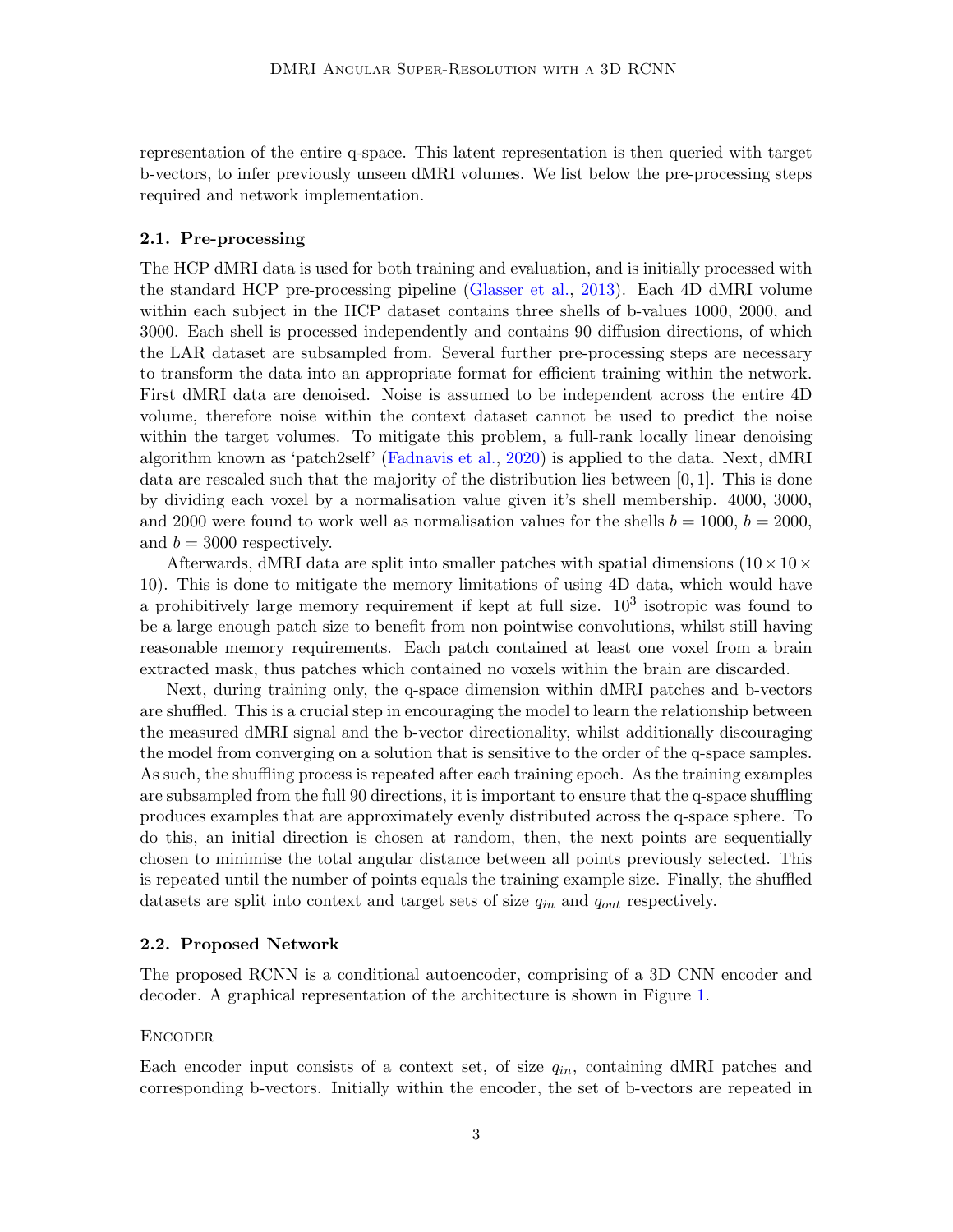

<span id="page-3-0"></span>Figure 1: RCNN model design. Here q-space context data  $C_i$  are given to the encoder sequentially until all context examples  $C_{q_{in}}$  are seen. Next, the internal hidden state of the ConvLSTM is passed to the 3D CNN decoder along with target data  $T<sub>i</sub>$  to infer 3D dMRI patches along the given diffusion direction.

each spatial dimension, then concatenated with the dMRI signal, channel-wise, to form a 'q-space tensor'. Next, the q-space tensor is passed through a pointwise convolutional layer, then onto two parallel convolution blocks connected in series. Afterwards, the output is passed through two more pointwise convolutional layers, and finally onto a 3D ConvLSTM layer. As the convolutional layers within the encoder contain both dMRI signal and b-vector information, this allows the encoder network to directly learn the q-space representation of the dMRI data.

# **DECODER**

The hidden internal state within the ConvLSTM layer, alongside a set of target b-vectors, is used as input to the decoder. First, the hidden state is repeated  $q_{out}$  times, where  $q_{out}$ is the number of target b-vectors. Then, similarly to the encoder, the target b-vectors are repeated in each spatial dimension and concatenated with the hidden state channel-wise. Afterwards the resultant tensor is passed through two pointwise convolutional layers, then subsequently concatenated with the target b-vectors again. Finally this is passed through two parallel convolutional blocks, and subsequently two convolutional layers.

# PARALLEL CONVOLUTION BLOCKS

Parallel convolution blocks are used within the encoder and decoder. They consist of three convolution layers with kernel sizes  $(1 \times 1 \times 1)$ ,  $(2 \times 2 \times 2)$ , and  $(3 \times 3 \times 3)$ , that apply a convolution operation to the same input in parallel. The  $2<sup>3</sup>$  and  $3<sup>3</sup>$  isotropic kernels have padding applied prior to the convolution operation, such that the resultant shape is equal to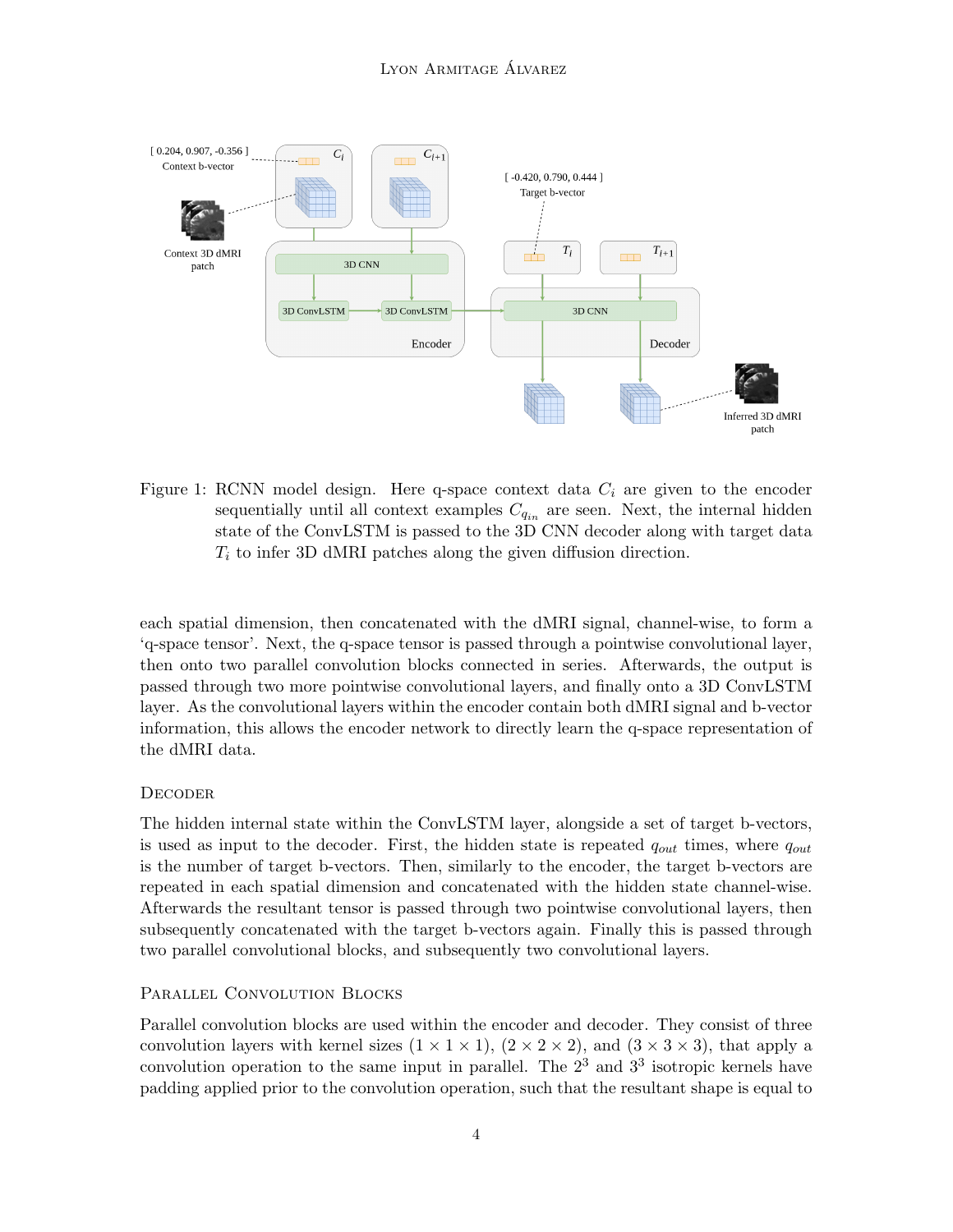the unpadded input tensor. This block is inspired by work done in [Szegedy et al.](#page-9-9) [\(2016\)](#page-9-9), and allows for different resolutions of spatial information to pass through the block in tandem. Outputs from the three convolutions are then concatenated together channel-wise with an additional residual input. Within the encoder, this residual input is the aforementioned q-space tensor, and within the decoder it is the target b-vectors that have been repeated across spatial dimensions. By including this additional input, b-vector directionality and image information has straightforward propagation throughout the network, allowing the model to more easily learn the complex q-space relationship within the data.

#### Implementation Details

All convolutional layers, excluding the ConvLSTM layer and the final two convolutional layers within the decoder, consist of the following: a convolution operation, a Swish activation function [\(Ramachandran et al.,](#page-9-10) [2017\)](#page-9-10), and either instance or batch normalisation. The final two decoder layers have no normalisation and, as dMRI is strictly positive, Rectified Linear Unit (ReLU) activation is used in the final layer in place of a Swish activation. The ConvLSTM is a 3D extension of the 2D ConvLSTM presented in [Shi et al.](#page-9-11) [\(2015\)](#page-9-11), where the dense connections of a standard long short term memory (LSTM) cell are replaced with convolutional kernels. It uses standard activations found within a LSTM cell and no normalisation. Each of the convolutional layers, except for the ConvLSTM layer, treat the q-space dimension as an additional batch dimension, therefore sharing parameters across q-space samples. All convolutional layers use a stride of  $(1 \times 1 \times 1)$ . Hyperparameters used for each layer can be found in Figure [A.1,](#page-10-0) and were obtained by a hyperparameter search using KerasTuner [\(O'Malley et al.,](#page-8-9) [2019\)](#page-8-9) and the Hyperband algorithm [\(Li et al.,](#page-8-10) [2017\)](#page-8-10). Models were trained for 120 epochs using the optimizer Adam [\(Kingma and Ba,](#page-8-11) [2014\)](#page-8-11) with mean absolute error (MAE) loss function and a learning rate of 0.001. The weights used for analysis were the best performing within the validation dataset. Training and validation datasets comprised of data from 27 and 3 HCP subjects, respectively.

#### 2.3. SH Q-Space Interpolation

To interpolate dMRI data using SH, first SH coefficients  $\mathbf{c}_{sh}$  for each spatial voxel are found using the pseudo-inverse least squares method in equation [\(1\)](#page-4-0) below,

<span id="page-4-0"></span>
$$
\mathbf{c}_{sh} = (\mathbf{B}_{L}^{\top} \mathbf{B}_{L})^{-1} \mathbf{B}_{L}^{\top} \mathbf{s}_{L}.
$$
 (1)

Here,  $\mathbf{B}_L$  is a matrix that denotes the SH basis for the low angular resolution dataset, where each row contains the SH expansion sampled at a given diffusion direction.  $s_L$  is a vector containing the measured signal voxel at various diffusion directions. The full resolution dataset  $s_H$  is reconstructed simply via equation [\(2\)](#page-4-1), where  $B_H$  is the SH basis matrix containing all diffusion directions within the shell,

<span id="page-4-1"></span>
$$
\mathbf{s}_H = \mathbf{B}_H \mathbf{c}_{sh}. \tag{2}
$$

The set of SH basis functions sampled to obtain  $B_L$  and  $B_H$  are the modified SH functions  $\tilde{Y}_l^m(\theta, \phi)$  first defined in [Tournier et al.](#page-9-5) [\(2007\)](#page-9-5):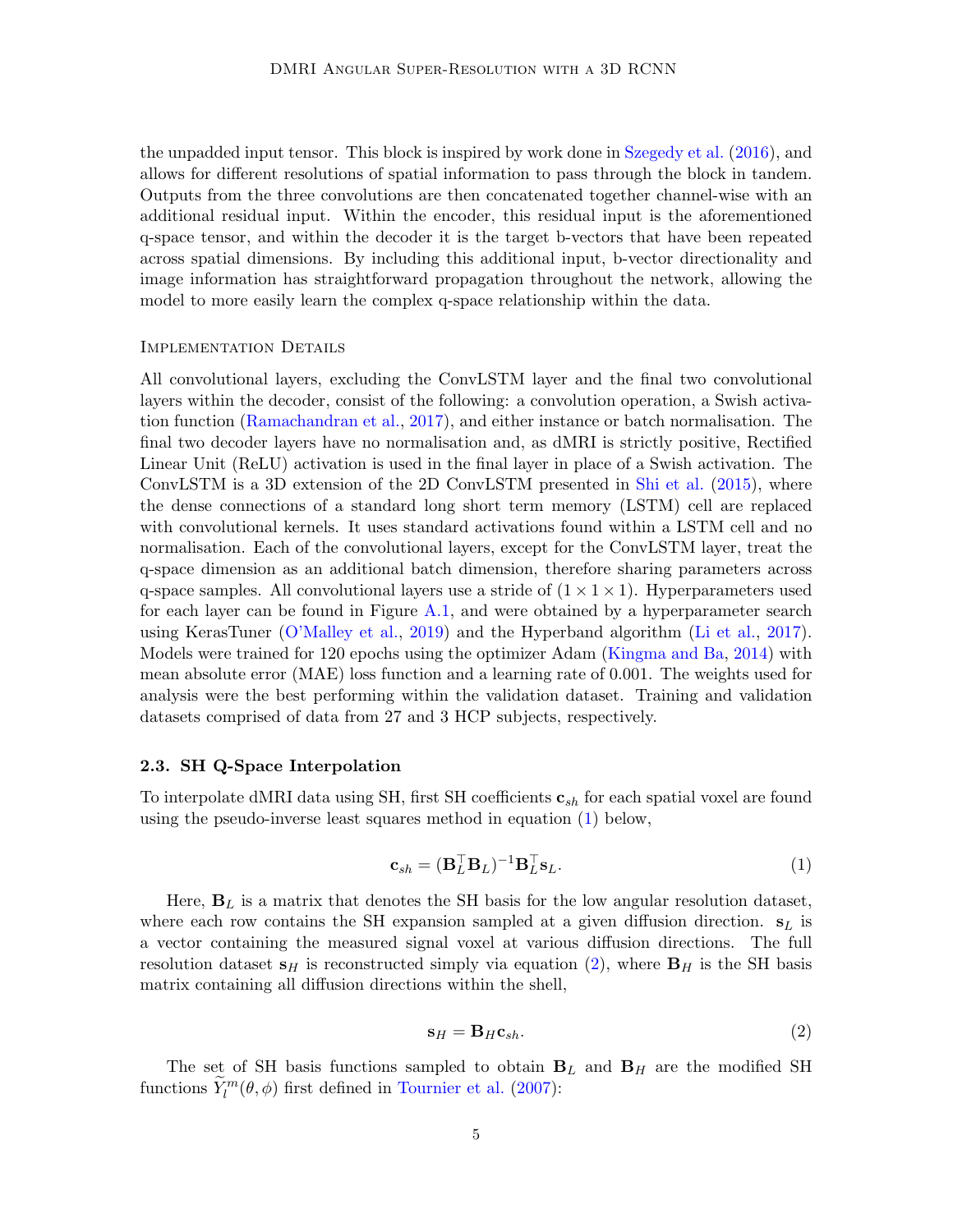$$
\widetilde{Y}_l^m(\theta,\phi) = \begin{cases}\n0 & \text{if } l \text{ is odd,} \\
\sqrt{2} \Im(Y_l^{-m}(\theta,\phi)) & \text{if } m < 0, \\
Y_l^0(\theta,\phi) & \text{if } m = 0, \\
\sqrt{2} \Re(Y_l^m(\theta,\phi)) & \text{if } m > 0,\n\end{cases}
$$
\n(3)

where  $Y_l^m(\theta, \phi)$  defines the SH basis function of order l and m.

## 3. Experiments and Results

We evaluate the performance of our model on eight previously unseen subjects from the HCP dataset for three diffusion shells and at varying q-space undersampling ratios. Each result in the presented tables is obtained from a separately trained model, with the same architecture and hyperparameters, except for the 3D RCNN (Combined) model. Instead, this model is trained with all three b-values concurrently. As a baseline comparison, results from the RCNN models are compared to SH interpolation. Here, a maximum SH order of 2 is used, as this was found to produce the most accurate reconstruction within the subsampling ratios used. Root mean squared error (RMSE), and mean structural similarity index measure (MSSIM) results are presented with respect to the ground truth of the measured diffusion directions for the eight subjects. RMSE and MSSIM in the presented tables are given as a mean and standard deviation across q-space samples in the eight subjects. Each value within these error distributions is averaged across all spatial dimensions within each q-space sample and subject.

Table [1](#page-5-0) compares performance at different subsampling ratios across the three ASR models. The proposed 3D RCNN outperforms both the 1D variant and SH interpolation across all three subsampling ratios in RMSE and MSSIM. The largest relative gain in performance is present at the lowest subsampling ratio  $q_{in} = 6$ . Here the 3D RCNN has a reduction in RMSE of 34.1% compared to SH interpolation, and a reduction in the RMSE standard deviation of 72.4%. This suggests that the 3D RCNN model is able to effectively leverage the relationships between neighbouring voxels within a patch. Notably, the relative performance of the 3D RCNN decreases with increasing subsampling ratios, compared to SH interpolation. This indicates that within a low subsampling regime, the learned joint kqspace distribution affords the 3D model additional information, not present in the q-space distribution. In a higher sampling regime however, the additional information present within the joint distribution is relatively diminished. This implies that past a certain threshold the q-space distribution alone can be used to effectively interpolate between points, without the need of additional spatial information provided by the 3D model.

|                                     | $q_{in} = 6, q_{out} = 84$ |                     |                 | $q_{in} = 10, q_{out} = 80$ | $q_{in} = 30, q_{out} = 60$ |                                                                                                                                              |
|-------------------------------------|----------------------------|---------------------|-----------------|-----------------------------|-----------------------------|----------------------------------------------------------------------------------------------------------------------------------------------|
| Model                               | <b>RMSE</b>                | <b>MSSIM</b>        | <b>RMSE</b>     | <b>MSSIM</b>                | RMSE                        | <b>MSSIM</b>                                                                                                                                 |
| SH Interpolation   $119.0 \pm 50.3$ |                            | $0.9460 \pm 0.0419$ | $65.1 \pm 12.7$ | $0.9854 \pm 0.0044$         | $63.8 \pm 10.4$             | $0.9867 \pm 0.0033$                                                                                                                          |
| 1D RCNN                             | $102.5 \pm 31.6$           | $0.9639 \pm 0.0225$ | $70.0 \pm 15.1$ | $0.9852 \pm 0.0054$         | $64.1 \pm 10.6$             | $0.9875 + 0.0033$                                                                                                                            |
| 3D RCNN                             |                            |                     |                 |                             |                             | $\parallel 78.4\pm13.9 \mid 0.9787\pm0.0071 \parallel 63.4\pm12.5 \mid 0.9870\pm0.0040 \parallel 63.4\pm10.2 \mid 0.9876\pm0.0032 \parallel$ |

<span id="page-5-0"></span>Table 1: Average performance of ASR in eight subjects with  $b = 1000$  across different models. Best results are highlighted in bold.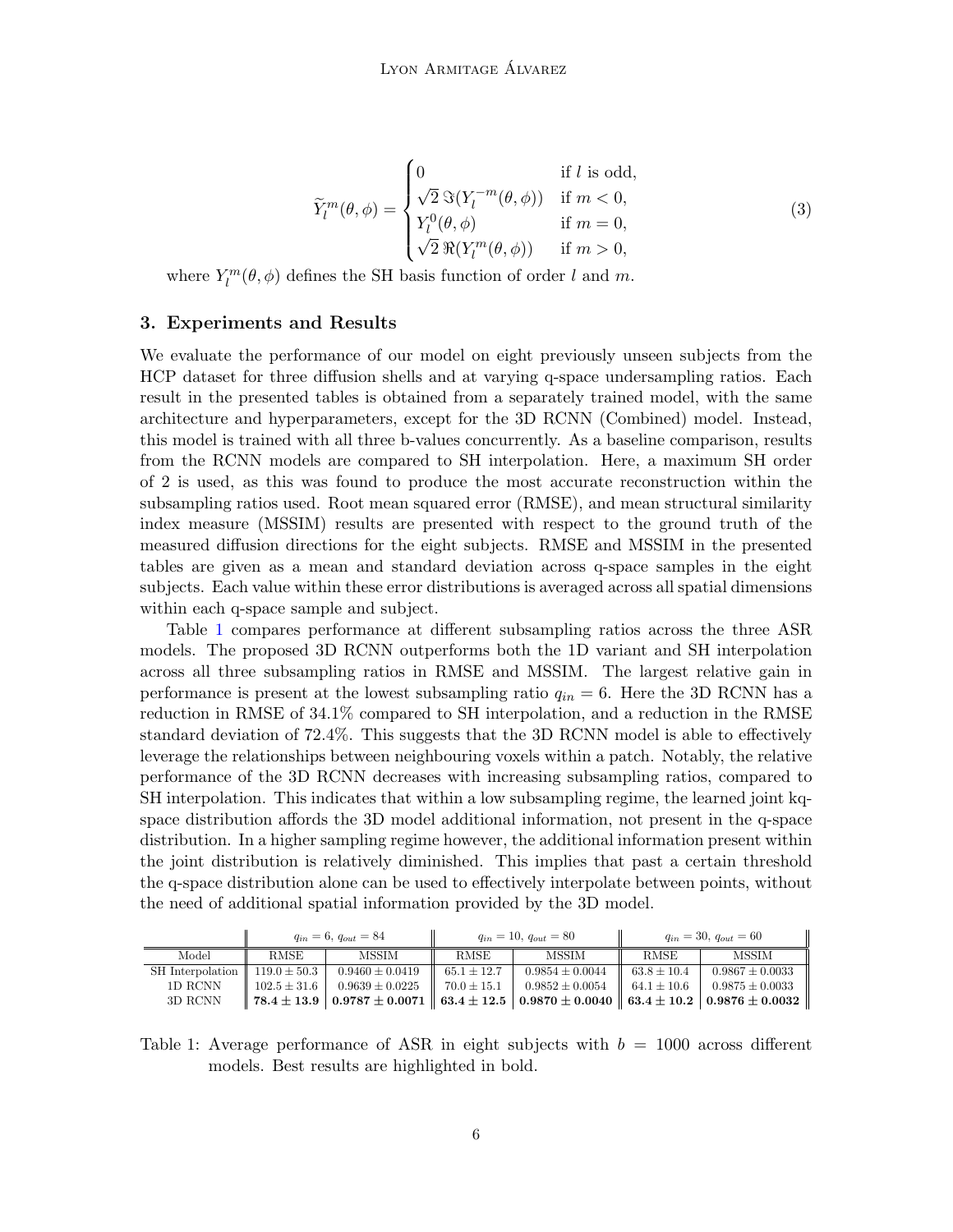Table [2](#page-6-0) similarly shows that optimal performance is obtained from the individually trained 3D RCNN models, this time across all b-value shells. Additionally the combined 3D model outperforms the 1D model across all shells and both metrics, whilst it has higher MSSIM across all shells and lower RMSE within the  $b = 2000$  and  $b = 3000$  shells compared to SH interpolation. In particular, SH interpolation performance drops relative to all three RCNN models at b-values  $b = 2000$  and  $b = 3000$ . Given that higher b-values yield lower signal-to-noise ratios, this suggests that the deep learning models are potentially more robust to noise, compared to the simpler SH interpolation model. The effect of the shifted distribution at higher b-values can be seen through the difference in RMSE and MSSIM values, independent of model. RMSE, which is not a normalised metric, decreases given an increase in b-value, whereas this relationship is not present within the normalised MSSIM metric.

<span id="page-6-0"></span>

|                                | $b = 1000$      |                     |                | $b = 2000$          | $b = 3000$      |                                      |
|--------------------------------|-----------------|---------------------|----------------|---------------------|-----------------|--------------------------------------|
| Model                          | <b>RMSE</b>     | MSSIM               | <b>RMSE</b>    | <b>MSSIM</b>        | <b>RMSE</b>     | <b>MSSIM</b>                         |
| SH Interpolation               | $65.1 \pm 12.7$ | $0.9854 \pm 0.0044$ | $64.5 \pm 9.1$ | $0.9659 \pm 0.0088$ | $66.7 \pm 13.5$ | $0.9292 \pm 0.0242$                  |
| 1D RCNN (Separate)             | $70.0 \pm 15.1$ | $0.9852 \pm 0.0054$ | $51.3 \pm 6.7$ | $0.9766 \pm 0.0056$ | $48.1 \pm 8.0$  | $0.9566 \pm 0.0133$                  |
| 3D RCNN (Separate)             | $63.4 \pm 12.5$ | $0.9870 \pm 0.0040$ | $48.1 \pm 6.2$ | $0.9796 \pm 0.0045$ |                 | $42.6 \pm 5.5 \pm 0.9633 \pm 0.0088$ |
| 3D RCNN (Combined) $\parallel$ | $65.7 \pm 13.2$ | $0.9869 \pm 0.0041$ | $49.0 \pm 6.0$ | $0.9788 \pm 0.0047$ | $44.8 \pm 6.2$  | $0.9616 \pm 0.0099$                  |

Table 2: Average performance of ASR in eight subjects with  $q_{in} = 10$  and  $q_{out} = 80$ . Best results are highlighted in bold.

Figure [2](#page-7-1) shows an axial slice of fractional anisotropy (FA) absolute error (AE) within one subject across different models. Here AE is visibly lowest within the 3D RCNN model, whilst the baseline derived AE is lower than in the SH and 1D models. This trend is also true when segmenting the axial slice into WM  $\&$  grey matter (GM) voxels and analysing the performance separately in each tissue type. The relatively low baseline error is likely due to diffusion tensor imaging (DTI) not requiring HARDI, and therefore is robust even at low q-space sampling rates. Figure [B.1](#page-11-0) presents the RMSE of the inferred dMRI data used to derive the FA maps, and are consistent with the findings in Figure [2.](#page-7-1) In particular, the lower relative WM error rates present within the 3D model is important for downstream analysis techniques that require HARDI as they often focus on voxels containing a high proportion of WM. A breakdown of WM and GM RMSE across different subsampling ratios and b-values can be found in appendix [B,](#page-10-1) which contain similar trends as those presented in Tables [1](#page-5-0) and [2.](#page-6-0) WM and GM masks are generated using FSL FAST [\(Zhang et al.,](#page-9-12) [2001\)](#page-9-12), whilst DTI metrics are generated using the FSL Diffusion Toolbox.

## 4. Conclusion and Future Work

We present a recurrent 3D convolutional architecture to perform angular super-resolution on diffusion MRI data. We compare this methodology against a relevant angular interpolation technique, as well as a 1D variant of the architecture. We demonstrate that the 3D model performs best across various subsampling ratios and b-values. Additionally, we show that this architecture can be used to train a model capable of inferring several different b-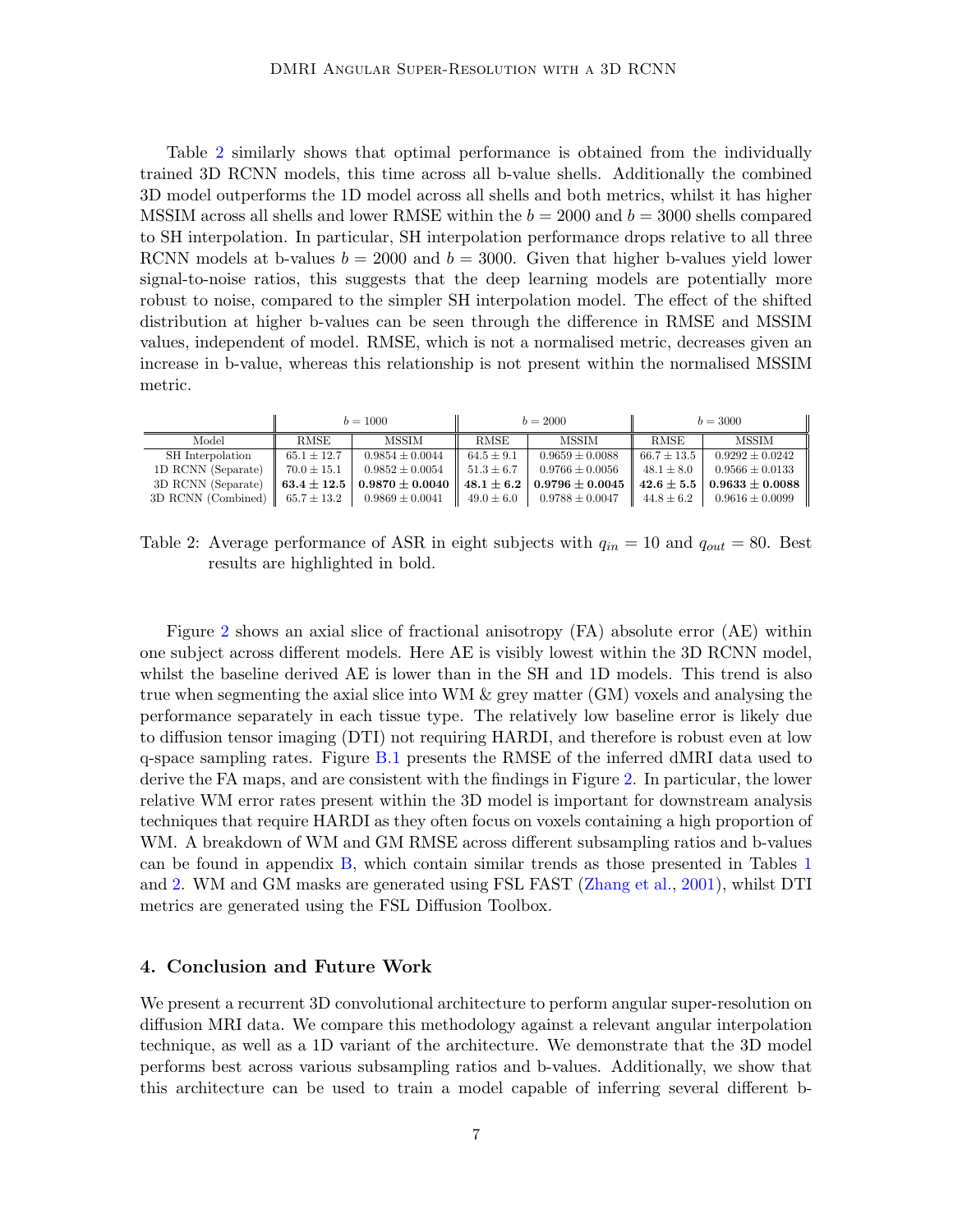

<span id="page-7-1"></span>Figure 2: Axial slice of FA AE in one subject from the test dataset. ASR is performed with  $q_{in} = 6$ ,  $q_{out} = 84$ . WM and GM values are averaged across voxels only within the WM and GM mask, respectively. The baseline FA map is calculated from  $q_{in}$ volumes whilst other FA maps are derived from both  $q_{in}$  and  $q_{out}$  data.

values concurrently, albeit at slightly reduced performance compared to individually trained models.

Further work is needed to quantify the robustness of this methodology in out-of-distribution datasets such as those with pathologies and different acquisition parameters, and to provide a comparison with non-recurrent convolutional architectures. A future extension to this work would be expanding the model to explicitly infer other shells, thereby performing multi-shell angular super-resolution. When expanding this model, the effect of the subsampling ratio on multi-shell inference should be explored. Additionally, future work should investigate the effect of angular super-resolution on downstream single-shell and multi-shell analyses that require high angular resolutions.

# Acknowledgments

This work was conducted at the Univeristy of Sheffield whilst authors Matthew Lyon and Mauricio A Alvarez were affiliated with the organisation. This work was funded by the Engineering and Physical Sciences Research Council (EPSRC) Doctoral Training Partnership (DTP) Scholarship. Data were provided [in part] by the HCP, WU-Minn Consortium (Principal Investigators: David Van Essen and Kamil Ugurbil; 1U54MH091657) funded by the 16 NIH Institutes and Centers that support the NIH Blueprint for Neuroscience Research; and by the McDonnell Center for Systems Neuroscience at Washington University.

## References

<span id="page-7-0"></span>Geng Chen, Yoonmi Hong, Yongqin Zhang, Jaeil Kim, Khoi Minh Huynh, Jiquan Ma, Weili Lin, Dinggang Shen, Pew-Thian Yap, UNC/UMN Baby Connectome Project Consortium, et al. Estimating tissue microstructure with undersampled diffusion data via graph convolutional neural networks. In International Conference on Medical Image Computing and Computer-Assisted Intervention, pages 280–290. Springer, 2020.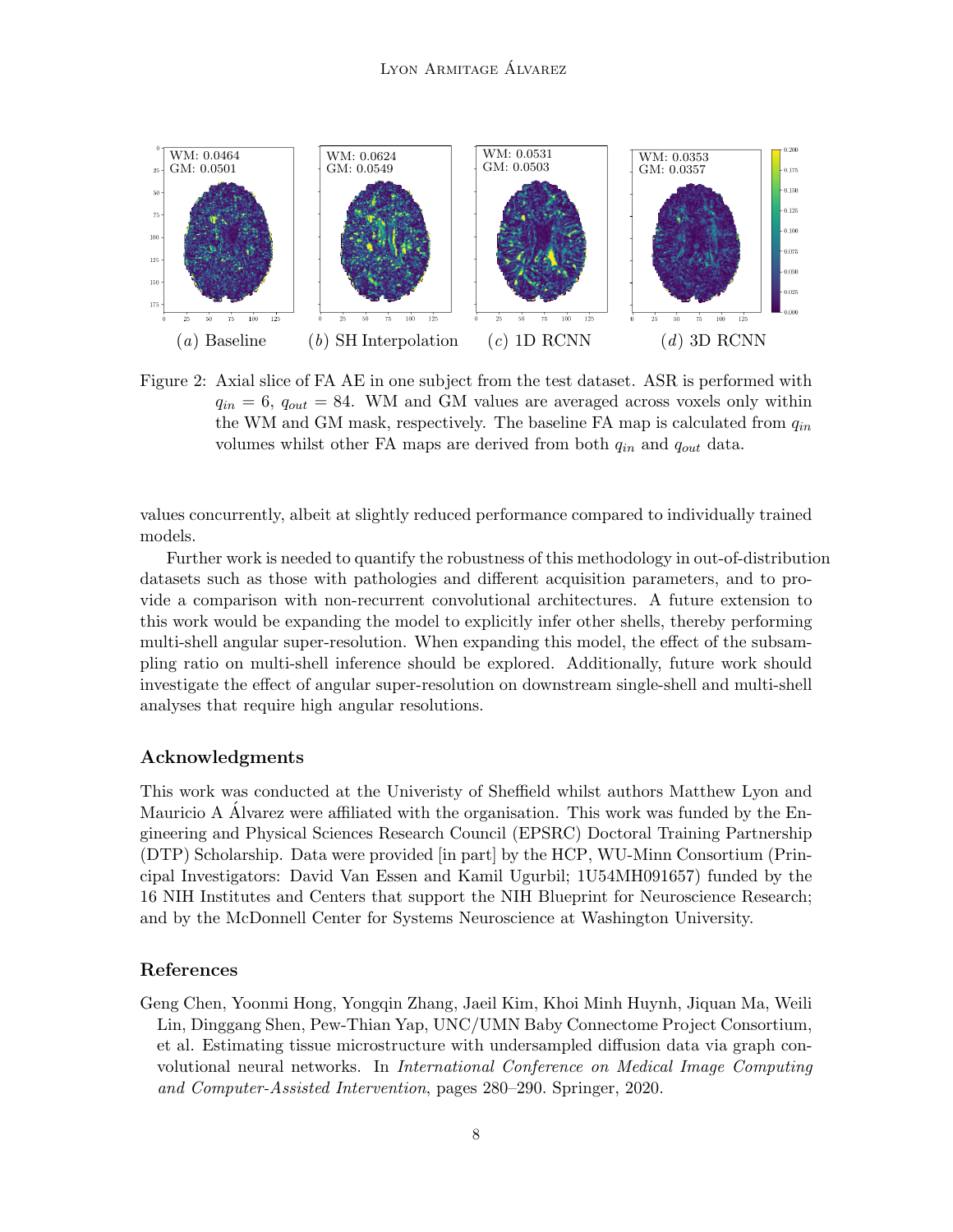- <span id="page-8-0"></span>Marta Drake-Pérez, Jose Boto, Aikaterini Fitsiori, Karl Lovblad, and Maria Isabel Vargas. Clinical applications of diffusion weighted imaging in neuroradiology. Insights into imaging, 9(4):535–547, 2018.
- <span id="page-8-8"></span>Shreyas Fadnavis, Joshua Batson, and Eleftherios Garyfallidis. Patch2self: Denoising diffusion MRI with self-supervised learning. arXiv preprint arXiv:2011.01355, 2020.
- <span id="page-8-4"></span>Lawrence R Frank. Characterization of anisotropy in high angular resolution diffusionweighted MRI. Magnetic Resonance in Medicine: An Official Journal of the International Society for Magnetic Resonance in Medicine, 47(6):1083–1099, 2002.
- <span id="page-8-7"></span>Matthew F Glasser, Stamatios N Sotiropoulos, J Anthony Wilson, Timothy S Coalson, Bruce Fischl, Jesper L Andersson, Junqian Xu, Saad Jbabdi, Matthew Webster, Jonathan R Polimeni, et al. The minimal preprocessing pipelines for the human connectome project. Neuroimage, 80:105–124, 2013.
- <span id="page-8-3"></span>Vladimir Golkov, Alexey Dosovitskiy, Jonathan I Sperl, Marion I Menzel, Michael Czisch, Philipp Sämann, Thomas Brox, and Daniel Cremers. Q-space deep learning: twelve-fold shorter and model-free diffusion MRI scans. IEEE transactions on medical imaging, 35 (5):1344–1351, 2016.
- <span id="page-8-6"></span>Ranjeet Ranjan Jha, Aditya Nigam, Arnav Bhavsar, Sudhir K Pathak, Walter Schneider, and K Rathish. Multi-shell d-MRI reconstruction via residual learning utilizing encoderdecoder network with attention (MSR-Net). In 2020 42nd Annual International Conference of the IEEE Engineering in Medicine  $\mathcal B$  Biology Society (EMBC), pages 1709–1713. IEEE, 2020.
- <span id="page-8-11"></span>Diederik P Kingma and Jimmy Ba. Adam: A method for stochastic optimization.  $arXiv$ preprint arXiv:1412.6980, 2014.
- <span id="page-8-5"></span>Simon Koppers, Christoph Haarburger, and Dorit Merhof. Diffusion MRI signal augmentation: from single shell to multi shell with deep learning. In *International Conference on* Medical Image Computing and Computer-Assisted Intervention, pages 61–70. Springer, 2016.
- <span id="page-8-10"></span>Lisha Li, Kevin Jamieson, Giulia DeSalvo, Afshin Rostamizadeh, and Ameet Talwalkar. Hyperband: A novel bandit-based approach to hyperparameter optimization. The Journal of Machine Learning Research, 18(1):6765–6816, 2017.
- <span id="page-8-1"></span>Y Li, Bruno Sixou, and F Peyrin. A review of the deep learning methods for medical images super resolution problems. IRBM, 42(2):120–133, 2021.
- <span id="page-8-2"></span>Oeslle Lucena, Sjoerd B Vos, Vejay Vakharia, John Duncan, Keyoumars Ashkan, Rachel Sparks, and Sebastien Ourselin. Enhancing fiber orientation distributions using convolutional neural networks. arXiv preprint arXiv:2008.05409, 2020.
- <span id="page-8-9"></span>Tom O'Malley, Elie Bursztein, James Long, François Chollet, Haifeng Jin, Luca Invernizzi, et al. Keras Tuner. <https://github.com/keras-team/keras-tuner>, 2019.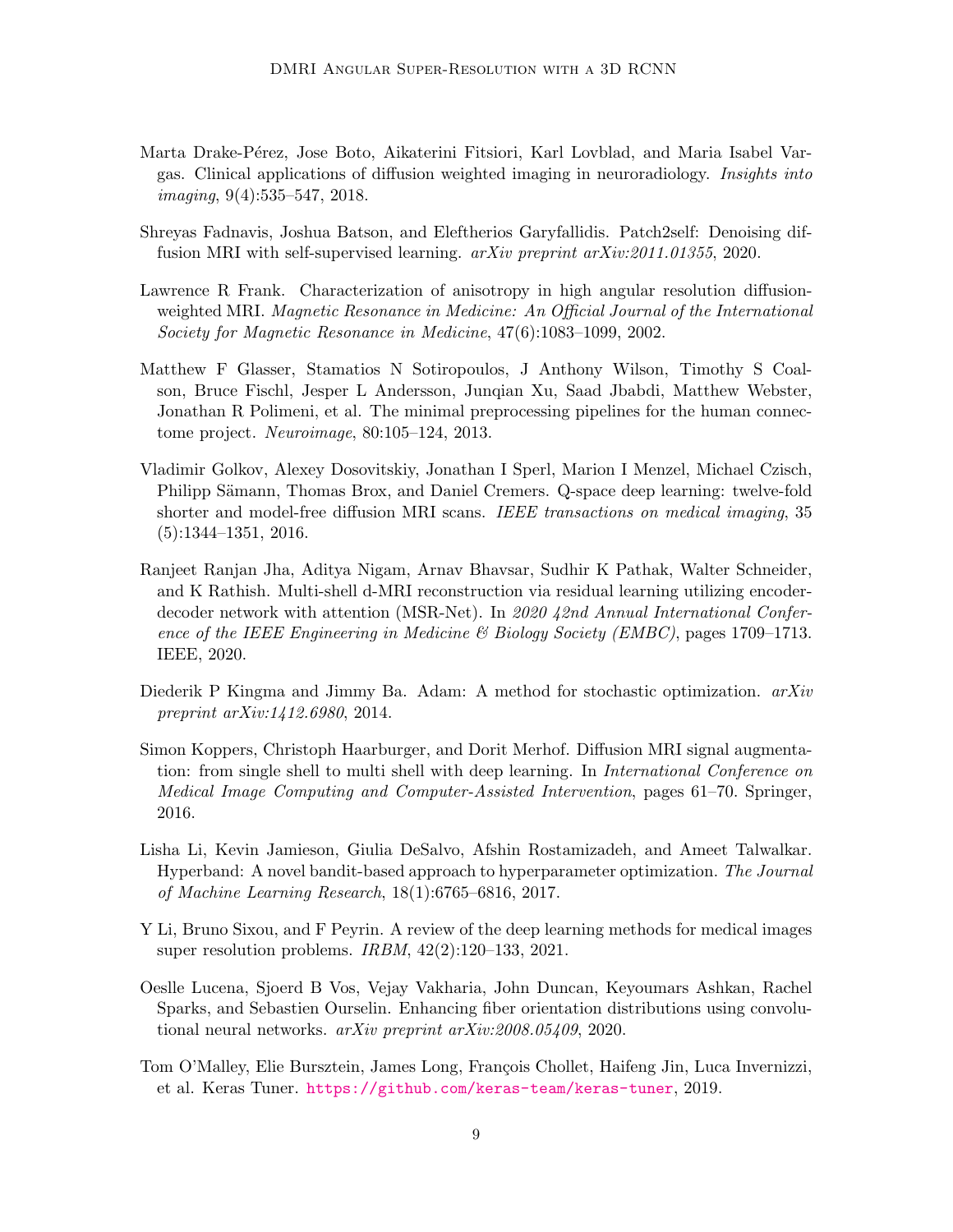- <span id="page-9-1"></span>David A Raffelt, J-Donald Tournier, Robert E Smith, David N Vaughan, Graeme Jackson, Gerard R Ridgway, and Alan Connelly. Investigating white matter fibre density and morphology using fixel-based analysis. Neuroimage, 144:58–73, 2017.
- <span id="page-9-10"></span>Prajit Ramachandran, Barret Zoph, and Quoc V Le. Searching for activation functions. arXiv preprint arXiv:1710.05941, 2017.
- <span id="page-9-11"></span>Xingjian Shi, Zhourong Chen, Hao Wang, Dit-Yan Yeung, Wai-Kin Wong, and Wang-chun Woo. Convolutional LSTM network: A machine learning approach for precipitation nowcasting. *arXiv preprint arXiv:1506.04214*, 2015.
- <span id="page-9-9"></span>Christian Szegedy, Vincent Vanhoucke, Sergey Ioffe, Jon Shlens, and Zbigniew Wojna. Rethinking the inception architecture for computer vision. In *Proceedings of the IEEE* conference on computer vision and pattern recognition, pages 2818–2826, 2016.
- <span id="page-9-5"></span>J-Donald Tournier, Fernando Calamante, and Alan Connelly. Robust determination of the fibre orientation distribution in diffusion MRI: non-negativity constrained super-resolved spherical deconvolution. Neuroimage, 35(4):1459–1472, 2007.
- <span id="page-9-2"></span>David S Tuch. Q-ball imaging. Magnetic Resonance in Medicine: An Official Journal of the International Society for Magnetic Resonance in Medicine, 52(6):1358–1372, 2004.
- <span id="page-9-8"></span>David C Van Essen, Stephen M Smith, Deanna M Barch, Timothy EJ Behrens, Essa Yacoub, Kamil Ugurbil, Wu-Minn HCP Consortium, et al. The WU-Minn human connectome project: an overview. Neuroimage, 80:62–79, 2013.
- <span id="page-9-3"></span>Wenming Yang, Xuechen Zhang, Yapeng Tian, Wei Wang, Jing-Hao Xue, and Qingmin Liao. Deep learning for single image super-resolution: A brief review. IEEE Transactions on Multimedia, 21(12):3106–3121, 2019.
- <span id="page-9-6"></span>Chuyang Ye, Yuxing Li, and Xiangzhu Zeng. An improved deep network for tissue microstructure estimation with uncertainty quantification. Medical image analysis, 61: 101650, 2020.
- <span id="page-9-7"></span>Shi Yin, Zhengqiang Zhang, Qinmu Peng, and Xinge You. Fast and accurate reconstruction of HARDI using a 1D encoder-decoder convolutional network. arXiv preprint arXiv:1903.09272, 2019.
- <span id="page-9-4"></span>Rui Zeng, Jinglei Lv, He Wang, Luping Zhou, Michael Barnett, Fernando Calamante, and Chenyu Wang. FOD-Net: A deep learning method for fiber orientation distribution angular super resolution. bioRxiv, 2021.
- <span id="page-9-0"></span>Hui Zhang, Torben Schneider, Claudia A Wheeler-Kingshott, and Daniel C Alexander. Noddi: practical in vivo neurite orientation dispersion and density imaging of the human brain. Neuroimage, 61(4):1000–1016, 2012.
- <span id="page-9-12"></span>Y. Zhang, M. Brady, and S. Smith. Segmentation of brain mr images through a hidden markov random field model and the expectation-maximization algorithm. IEEE Transactions on Medical Imaging, 20(1):45–57, 2001. doi: 10.1109/42.906424.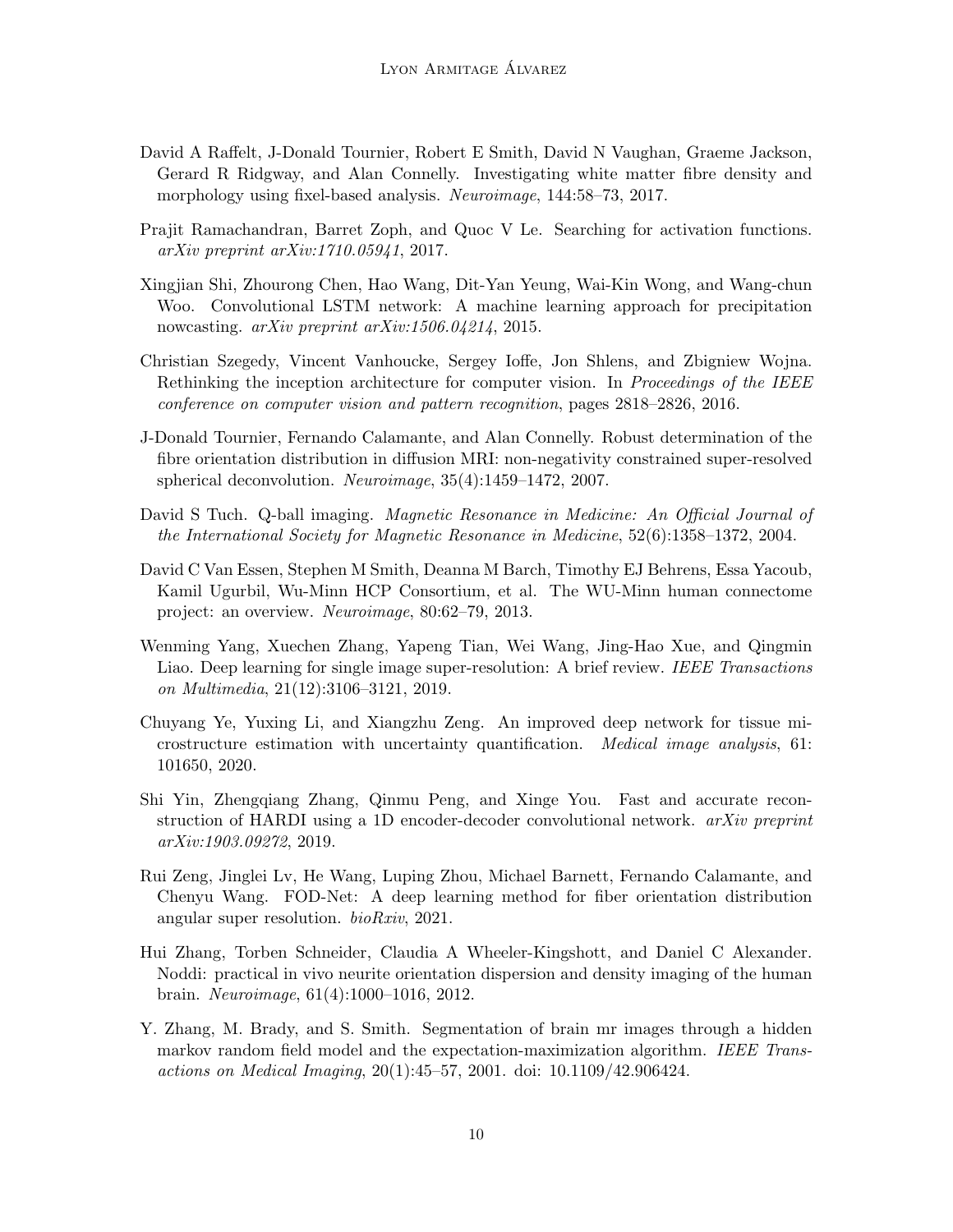

Appendix A. Model Architecture

<span id="page-10-0"></span>Figure A.1: RCNN model diagram with convolutional filter sizes and channel dimensions. Each convolution node specifies the number of filters used (left) and filter size (right).

## <span id="page-10-1"></span>Appendix B. Tissue Specific RMSE

|                                                                                        | $q_{in} = 6, q_{out} = 84$                                                                                   |           |    | $q_{in} = 10, q_{out} = 80$ | $q_{in} = 30, q_{out} = 60$ |                           |
|----------------------------------------------------------------------------------------|--------------------------------------------------------------------------------------------------------------|-----------|----|-----------------------------|-----------------------------|---------------------------|
| Model                                                                                  | <b>WM</b>                                                                                                    | <b>GM</b> | WМ | GM.                         | WМ                          | <b>GM</b>                 |
| SH Interpolation   142.8 ± 67.9   109.5 ± 42.8   67.3 ± 9.7   65.9 ± 15.2   63.8 ± 6.9 |                                                                                                              |           |    |                             |                             | $\mid 65.7 \pm 12.5 \mid$ |
| 1D RCNN                                                                                | 116.5 $\pm$ 41.5   100.4 $\pm$ 29.2    68.1 $\pm$ 13.2   73.8 $\pm$ 17.1    60.3 $\pm$ 7.9   67.9 $\pm$ 12.3 |           |    |                             |                             |                           |
| 3D RCNN                                                                                | $\parallel$ 82.9 ± 15.4   79.1 ± 14.5    61.0 ± 9.1   66.5 ± 14.4    59.1 ± 7.2   67.3 ± 11.8                |           |    |                             |                             |                           |

Table B.1: Average WM and GM RMSE in eight subjects with  $b = 1000$  across different models. Best results are highlighted in bold.

|                                | $b = 1000$      |                 | $b = 2000$     |                | $b = 3000$                       |                                                                                  |
|--------------------------------|-----------------|-----------------|----------------|----------------|----------------------------------|----------------------------------------------------------------------------------|
| Model                          | WМ              | <b>GM</b>       | WМ             | GМ             | WМ                               | GМ                                                                               |
| SH Interpolation               | $67.3 \pm 9.7$  | $65.9 \pm 15.2$ | $+81.1\pm12.7$ | $57.1 \pm 8.1$ | $\parallel$ 88.0 $\pm$ 19.4      | $56.1 \pm 10.4$                                                                  |
| 1D RCNN (Separate)             | $68.1 \pm 13.2$ | $73.8 \pm 17.1$ | $56.2 \pm 6.9$ |                | $50.6 \pm 7.4$   $56.7 \pm 10.6$ | $1\,45.6 \pm 7.1$                                                                |
| 3D RCNN (Separate)             | $61.0 \pm 9.1$  | $66.5 \pm 14.4$ | $51.6 \pm 5.7$ |                |                                  | $48.2 \pm 7.0$ $\parallel$ $48.5 \pm 7.2$ $\parallel$ $41.2 \pm 5.1$ $\parallel$ |
| 3D RCNN (Combined) $\parallel$ | $62.8 \pm 9.8$  | $69.5 \pm 15.2$ | $52.9 \pm 5.8$ | $48.8 \pm 6.8$ | $1.52.1 \pm 8.2$                 | $42.5 \pm 5.5$                                                                   |

Table B.2: Average WM and GM RMSE in eight subjects with  $q_{in} = 10$  and  $q_{out} = 80$ . Best results are highlighted in bold.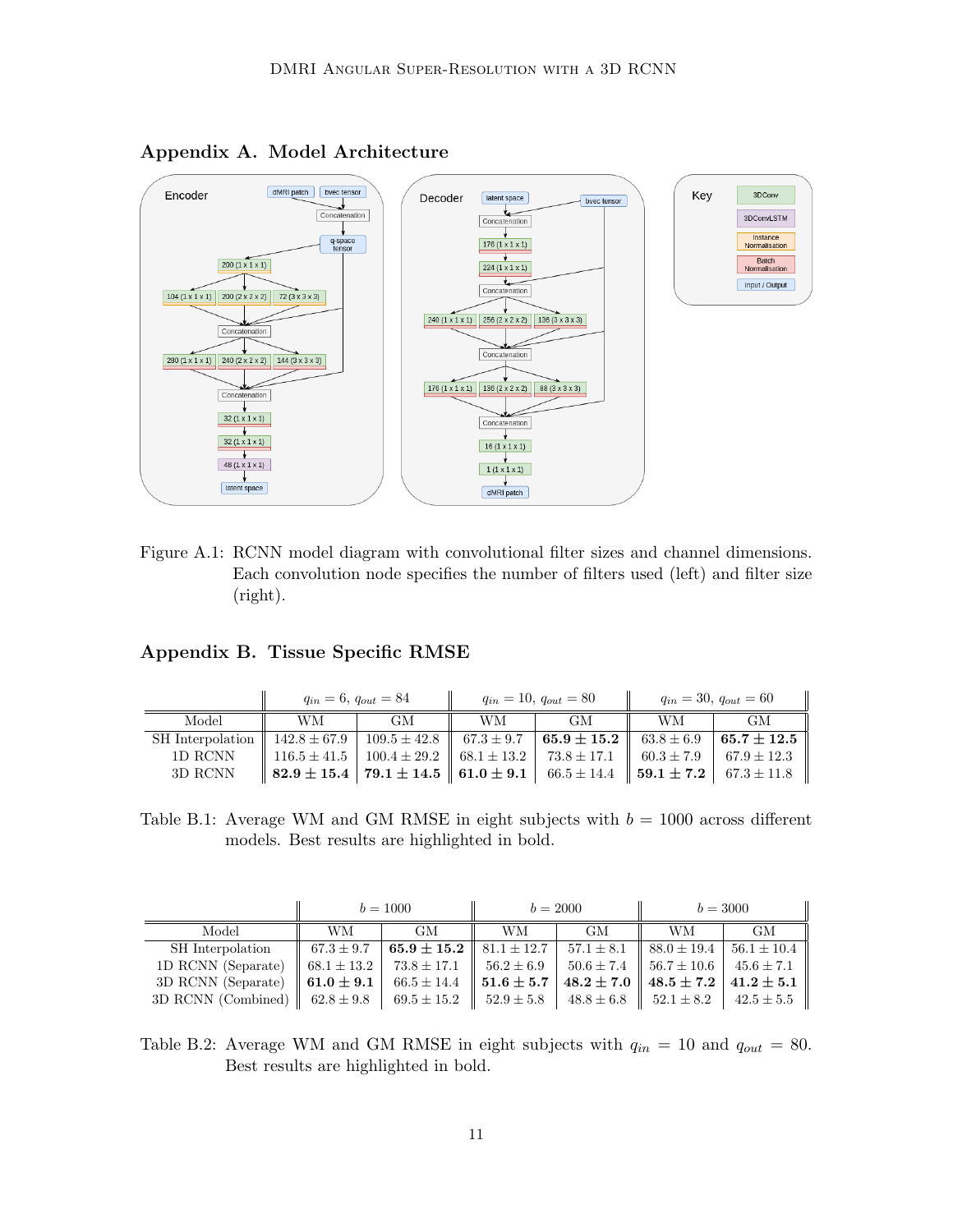

<span id="page-11-0"></span>Figure B.1: Axial slice of RMSE in one subject from the test dataset. ASR is performed with  $q_{in} = 6$ ,  $q_{out} = 84$ . Here each RMSE pixel is the RMSE averaged across  $q_{out}$  directions. WM and GM values are the RMSE averaged across spatial voxels and  $q_{out}$  directions, for voxels only within the WM and GM mask, respectively.

## Appendix C. Comparison to Non-Recurrent Architecture

We compare performance of the 3D RCNN architecture against a similar 3D CNN design. Here the CNN models use a 1D convolutional layer in place of the ConvLSTM layer, whilst maintaining all other architecture hyperparameters. Table [C.1](#page-11-1) compares performance across q-space subsampling ratios, whilst Table [C.2](#page-12-1) compares across b-values. The RCNN performs best across all metrics, suggesting that the added internal complexity of the recurrent layer provides additional capacity for the architecture to capture the non-trivial relationship of q-space in the data.

<span id="page-11-1"></span>

|       | $q_{in} = 6, q_{out} = 84$ |                                                                                                                                                                    | $q_{in} = 10, q_{out} = 80$ |              | $q_{in} = 30, q_{out} = 60$ |       |
|-------|----------------------------|--------------------------------------------------------------------------------------------------------------------------------------------------------------------|-----------------------------|--------------|-----------------------------|-------|
| Model | <b>RMSE</b>                | MSSIM                                                                                                                                                              | RMSE                        | <b>MSSIM</b> | <b>RMSE</b>                 | MSSIM |
|       |                            | 3D CNN $\parallel$ 84.8 ± 15.9 $\parallel$ 0.9758 ± 0.0085 $\parallel$ 68.3 ± 12.6 $\parallel$ 0.9855 ± 0.0043 $\parallel$ 66.4 ± 10.4 $\parallel$ 0.9873 ± 0.0032 |                             |              |                             |       |
|       |                            | 3D RCNN $\parallel$ 78.4 $\pm$ 13.9   0.9787 $\pm$ 0.0071    63.4 $\pm$ 12.5   0.9870 $\pm$ 0.0040    63.4 $\pm$ 10.2   0.9876 $\pm$ 0.0032                        |                             |              |                             |       |

Table C.1: Average performance of ASR in eight subjects with  $b = 1000$  across CNN and RCNN models. Best results are highlighted in bold.